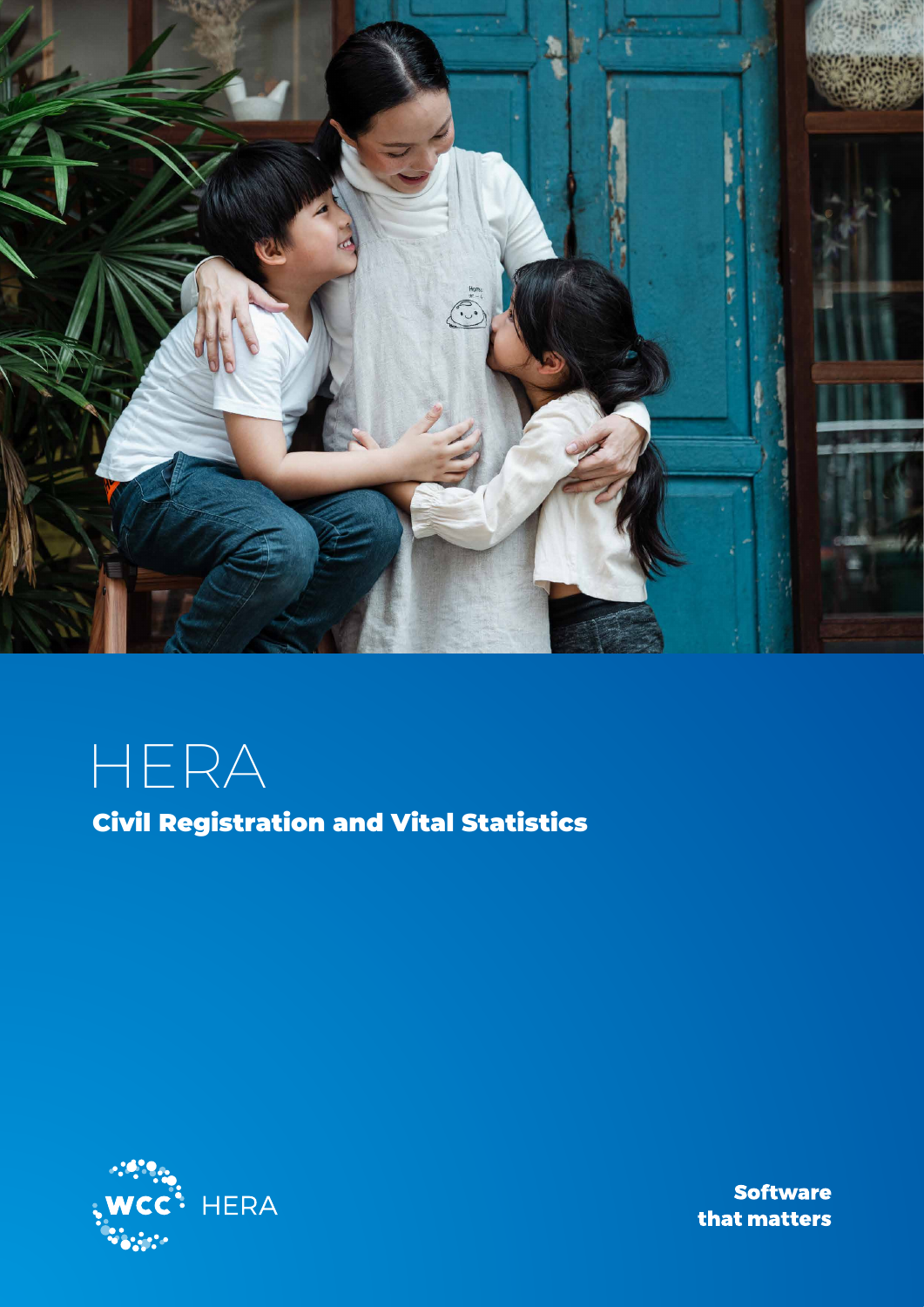Effortless registration of vital events such as birth, death and marriage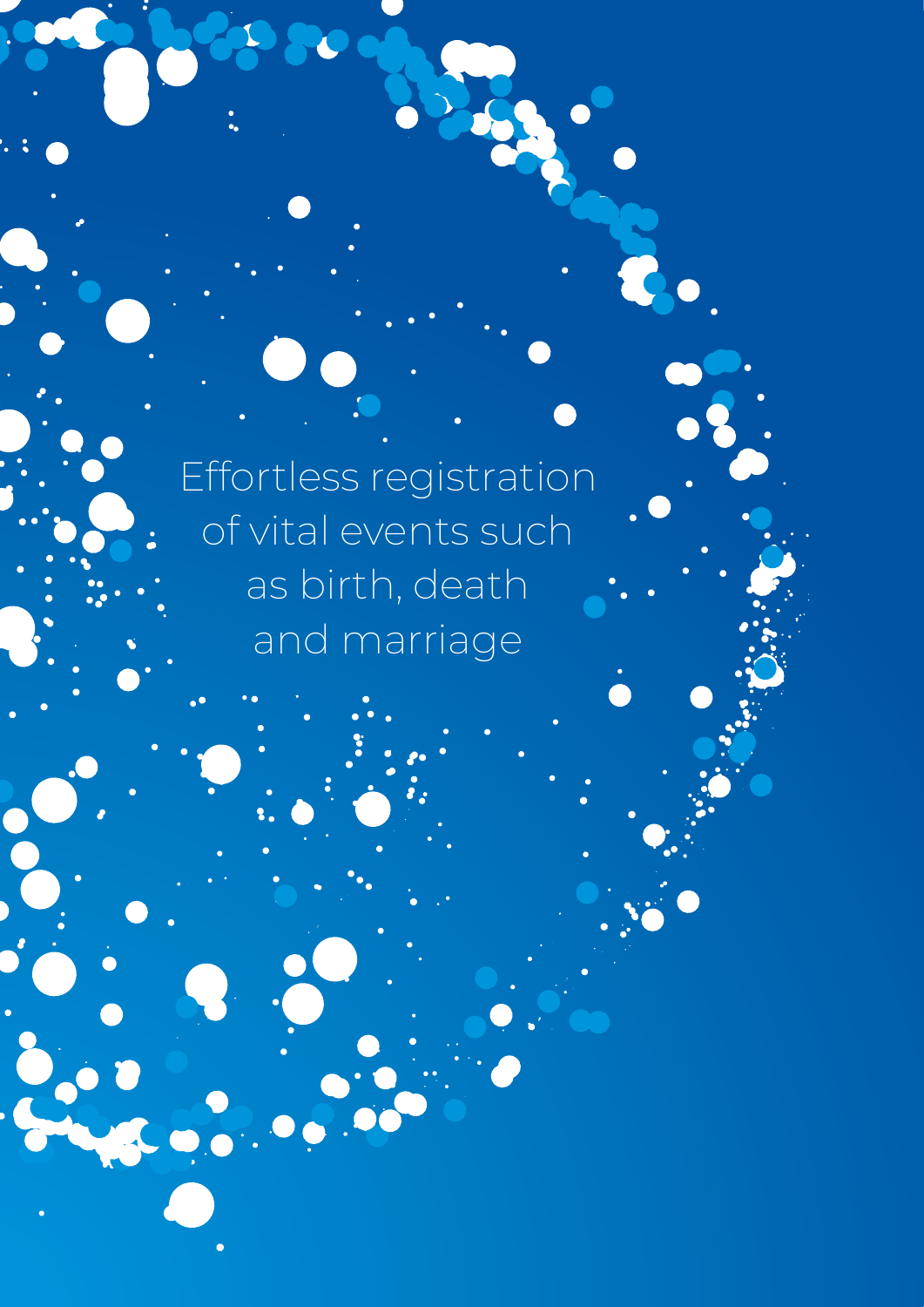# The importance of CRVS

CRVS systems are critical to legal identity, economic development and public health. The importance of CRVS is attested by United Nations' Sustainable Development Goal 16.9.

# "Provide legal identity for all, including free birth registration by 2030."

Currently, worldwide, two-thirds of deaths are not registered, and a quarter of all children younger than five years of age do not have their births recorded.

# Challenges in the CRVS domain:

- Resolve legal identity issues because of inadequate ID systems adopted by several countries (e.g. voter or taxpayer registration)
- Register all vital events
- Produce complete, good quality and reliable vital statistics
- Implement tailor-made and open source based solutions as they are expensive to maintain
- Keep IT costs low while allowing scalability

# WCC Solution:

HERA is an out-of-the-box CRVS solution to enable effortless registration of vital events such as birth, death and marriage. It produces reliable vital statistics and provides insights through interactive dashboards and visualizations.

Supported by WCC's extensive experience in the ID Domain, combined with WCC's powerful search and match algorithms, HERA easily fits into the ID domain.

| Death Registration                            |                                                                        | <b>Harold Emeka</b><br><b>wichronis</b>  | <b>Death Registration</b><br>$\left( -\right)$<br>$4 -$        |                                                              | <b>Harold Emeka</b><br>vnchronis                     | Death Registration<br>a<br>$\left  \frac{1}{2} \right $                                                                                                                                                                                                                                                                                                                                                                     |                                                                                           | <b>Harold Emeka</b><br>wichronise             |
|-----------------------------------------------|------------------------------------------------------------------------|------------------------------------------|----------------------------------------------------------------|--------------------------------------------------------------|------------------------------------------------------|-----------------------------------------------------------------------------------------------------------------------------------------------------------------------------------------------------------------------------------------------------------------------------------------------------------------------------------------------------------------------------------------------------------------------------|-------------------------------------------------------------------------------------------|-----------------------------------------------|
| Cause of dea<br>Deceased                      | Kofi Okpara<br>613543 8432 831                                         | .<br>327<br><b>Time</b><br>148551349     | Koń Okpara<br>.<br>613543 8432 831<br>Cause of dea<br>Deceased | Dorothy Imari<br>940626 0977 18 6                            | dby<br>imit.<br>485513497                            | Kofi Okoara<br>612542 8432 831<br>Decrased<br>$\frac{1}{2}$<br>. 5                                                                                                                                                                                                                                                                                                                                                          | Alexander Imari<br>Birth registration pending                                             | dby<br>mit<br>148551349                       |
| Personal information                          | Death (currently viewing)<br>14 July 1996                              |                                          | Personal information                                           | 17 August 2019<br>Child birth<br>Birth registration penaling | 4 Alexander Imari ><br>$\mathbf{v}$                  | Dorothy Imari<br>940626 0977 18 6<br>__<br>Personal information                                                                                                                                                                                                                                                                                                                                                             | 17 August 2019<br>$\mathbf{v}$<br>Birth                                                   | [41] Alexander Imari                          |
| <b>Gall</b><br>First name<br>Kofi             | [44] Kwame Okpara<br><b>Divorce</b><br>DVR 5748632581                  |                                          | First name<br><b>Sec.</b><br>Kofi                              | 17 August 2019<br>Fetal death                                | $\rightarrow$<br>[44] Unnamed fetus                  | $\sim$<br>First name<br>Kofi                                                                                                                                                                                                                                                                                                                                                                                                |                                                                                           |                                               |
| UIN.<br><b>Contractor</b><br>940626 0977 18 6 | 26 June 1994<br><b>A</b> Dorothy Imari<br>Child birth<br>BR 8461357832 |                                          | UIN<br><b>College</b><br>940626 0977 186                       | 12 December 2016<br>Marriage                                 | $\mathbf{v}$<br><b>A</b> <sup>E</sup> Vincent Imari  | <b>GIN</b><br><b>College</b><br>940626 0977 18 6                                                                                                                                                                                                                                                                                                                                                                            |                                                                                           | Close                                         |
| Statistical information                       | 09 March 1972<br>Marriage<br>All Kwame Okeana<br>MR 8461357832         | ping to ac                               | Statistical information                                        | MR 8461357832<br>26 June 1994<br>Birth                       | ping to ade<br>$\lambda$                             | Statistical information                                                                                                                                                                                                                                                                                                                                                                                                     |                                                                                           | Start typing to ad                            |
| Citizenship<br><b>Text</b><br>South Africa    | 22 May 1951<br>Birth<br>44<br>Kofi Oknara<br>BR 3648547782             | tration <b>I</b><br>2019 10:04           | Citizenship<br>$\sim$<br>South Africa                          | BR 6542854822                                                | [41] Dorothy Imari<br>tration <b>H</b><br>2019 10:06 | Citizenship<br>$\frac{1}{2} \frac{1}{2} \frac{1}{2} \frac{1}{2} \frac{1}{2} \frac{1}{2} \frac{1}{2} \frac{1}{2} \frac{1}{2} \frac{1}{2} \frac{1}{2} \frac{1}{2} \frac{1}{2} \frac{1}{2} \frac{1}{2} \frac{1}{2} \frac{1}{2} \frac{1}{2} \frac{1}{2} \frac{1}{2} \frac{1}{2} \frac{1}{2} \frac{1}{2} \frac{1}{2} \frac{1}{2} \frac{1}{2} \frac{1}{2} \frac{1}{2} \frac{1}{2} \frac{1}{2} \frac{1}{2} \frac{$<br>South Africa | Educational attainment<br>Economic Activity (m)<br><b>Status</b><br>Primary<br>Not stated | <b>Registration F</b><br>18 August 2019 10:06 |
| Usual Occupation<br>$-$ 140<br>Not stated     |                                                                        | <b>Son viewer</b><br>2019 09:54<br>Close | Usual Occupation -<br>Not stated                               |                                                              | tion viewec<br>Close<br>019 09:56                    | Usual Occupation<br><b>College College</b><br>Not stated                                                                                                                                                                                                                                                                                                                                                                    | Date of marriage<br><b>Contract</b>                                                       | Registration viewer<br>18 August 2019 09:56   |
|                                               |                                                                        | ion viewer                               |                                                                |                                                              | Registration viewer                                  |                                                                                                                                                                                                                                                                                                                                                                                                                             |                                                                                           | Registration viewer                           |
| Initiate verbal autopsy                       |                                                                        | Issue burial permit                      | Initiate verbal autopsy                                        |                                                              | Issue burial permit                                  | Initiate verbal autopsy                                                                                                                                                                                                                                                                                                                                                                                                     |                                                                                           | Issue burial permit                           |

*Figure 1: Connecting the dots. (The figures/data presented in the image are not exactly representative for South Africa.)*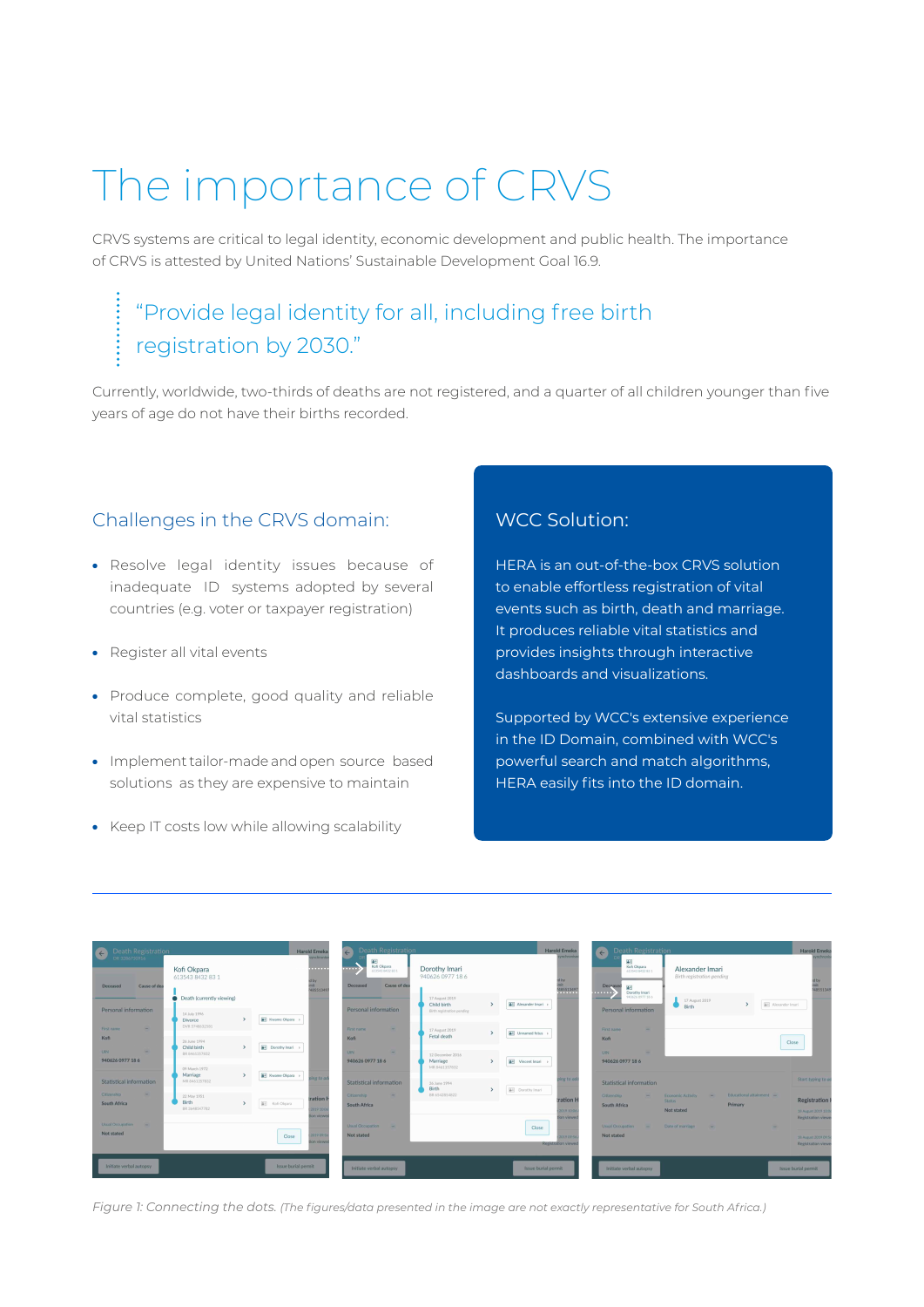#### Challenge:

Most countries have functional ID systems in place (e.g. voter or taxpayer registration), but these fail to resolve legal identity issues.

#### Solution:

HERA as a **basis for legal identity** provides:

Delivery of a Unique Identification Number (UIN) configurable for country specific rules

Birth certificates, death certificates, burial permits

Support of open APIs for Civil Identity System

Storage of proof

#### Challenge:

Many CRVS systems fail to register all vital events.

#### Solution:

HERA is a multilingual solution that enables **effortless** and **frictionless** vital event registration.

Easy to use, it actively involves notifiers, registrars and parents via email or SMS

Enables off-line registration of validated data also when there is no internet. Available on smartphones, tablets, laptops and desktops

Allows civil event registrations as close as possible to the time and place of the vital occurrence through the integrated notification process. HERA provides notifier roles tailored for different notifier agents, i.e. birth notification for midwifes and death notification for village chiefs



A dashboard provides visibility into KPIs

*Figure 2: Heatmaps insights for Registrars. (The figures/data presented in the image are not exactly representative for South Africa.)*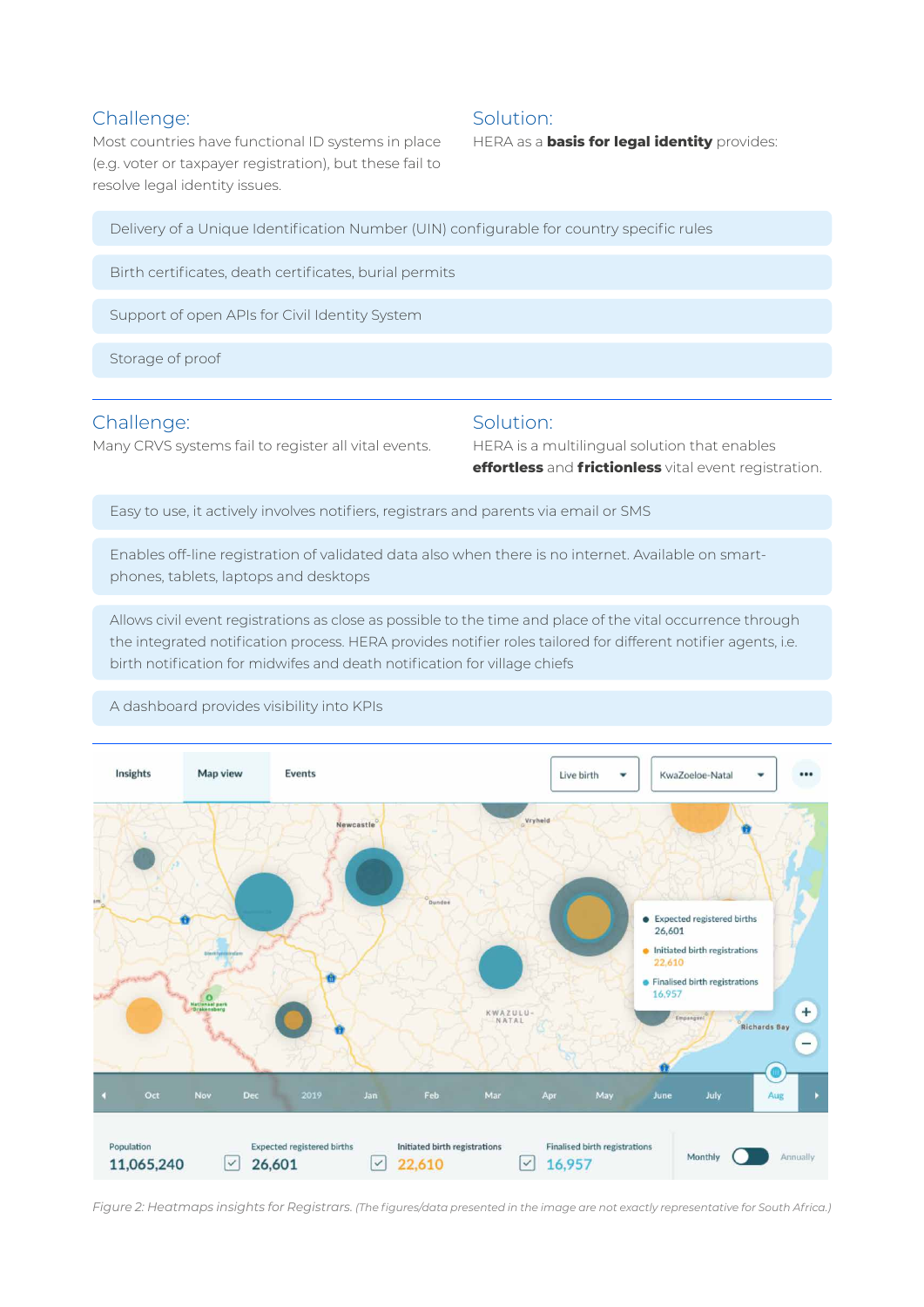### Challenge:

Producing complete, good quality and reliable vital statistics is a challenge.

### Solution:

Solution:

Compilation of **anonymized vital statistics** and continuous real-time availability.

**HERA** is designed for sustainability and scalability.

Easy capturing of UN recommended vital statistics during each stage of a civil event registration

Taxonomy-driven statistical data entry to prevent errors and improve the quality of statistical information

Anonymized vital statistics

#### Challenge:

A pilot implementation frequently fails to scale up to nation-wide deployment.

Easily scales up from pilot to regional to country-wide implementation

Modules can be all implemented at once, or one at a time, starting with the birth registration module

Dashboards, heatmaps, and analytics provide insights and feedback to optimize processes and improve decision-making

| Insights | Map view | Events | Live birth | $\overline{\phantom{a}}$ | KwaZoeloe-Natal | ٠ | $\bullet$ |
|----------|----------|--------|------------|--------------------------|-----------------|---|-----------|
|          |          |        |            |                          |                 |   |           |

Live birth insights

20% below the May 2022 target for expected registered live births in KwaZoeloe-Natal.



*Figure 3: Data Analytics insight for Registrars: Identify blockages, see where to take action, make improvements. (The figures/data presented in the image are not exactly representative for South Africa.)*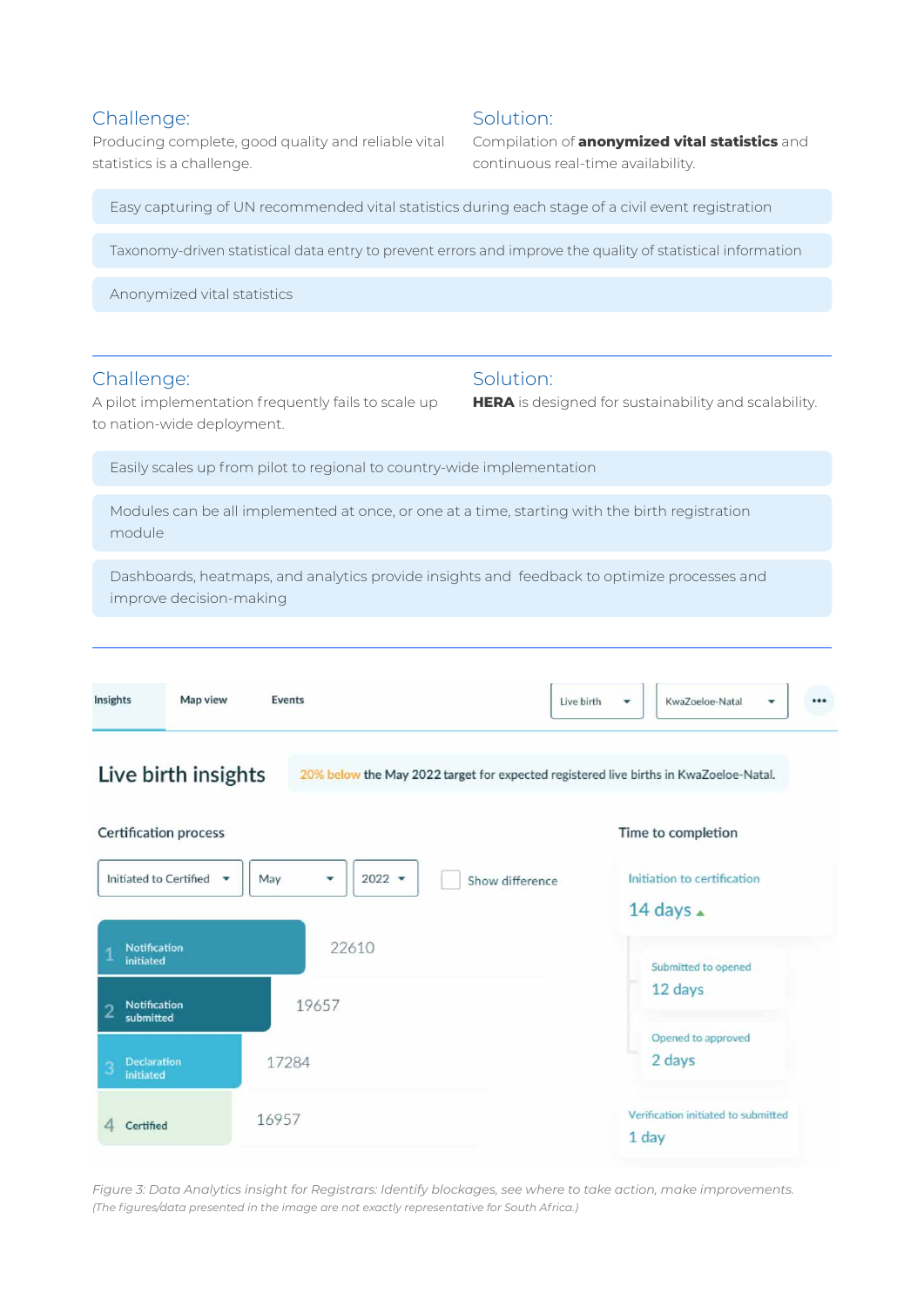# Challenge:

Tailor-made solutions are time-consuming and expensive.

## Solution:

HERA is scalable and offers **flexibility** of extension and implementation options.

Easy configuration enables fast country-specific requirements implementation

CRVS improvement can be a lengthy process. Configuration changes are easily implemented to minimize the impact of legal and regulatory changes, and IT costs

Supports open APIs for Civil Identity Systems

Cloud-based or on-premise implementation with predictable IT costs

HERA is based on international best practices



# Death > Child mortality in South Africa



*Figure 4: Trends. (The figures/data presented in the image are not exactly representative for South Africa.)*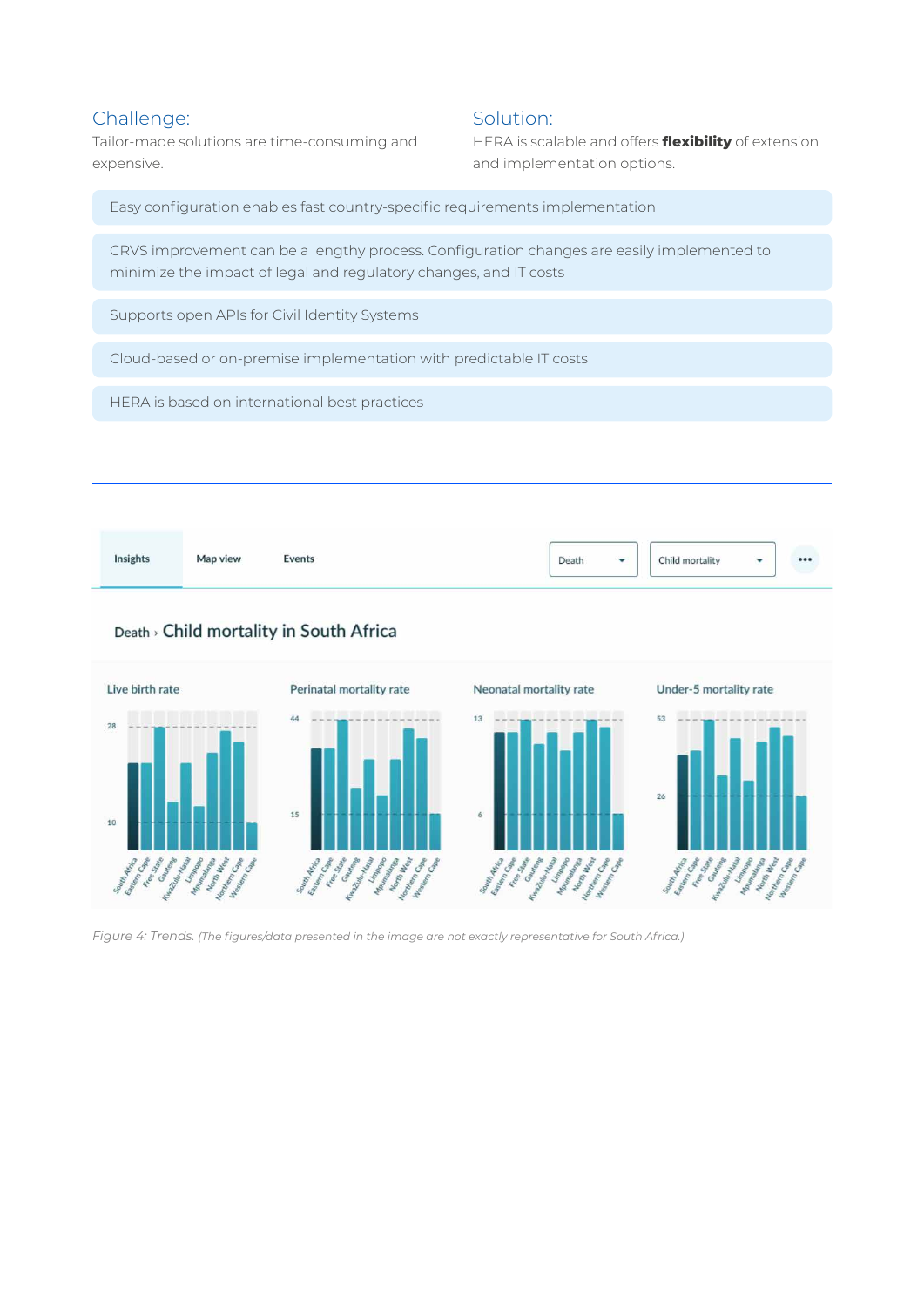Produces reliable vital statistics and provides insights through interactive dashboards